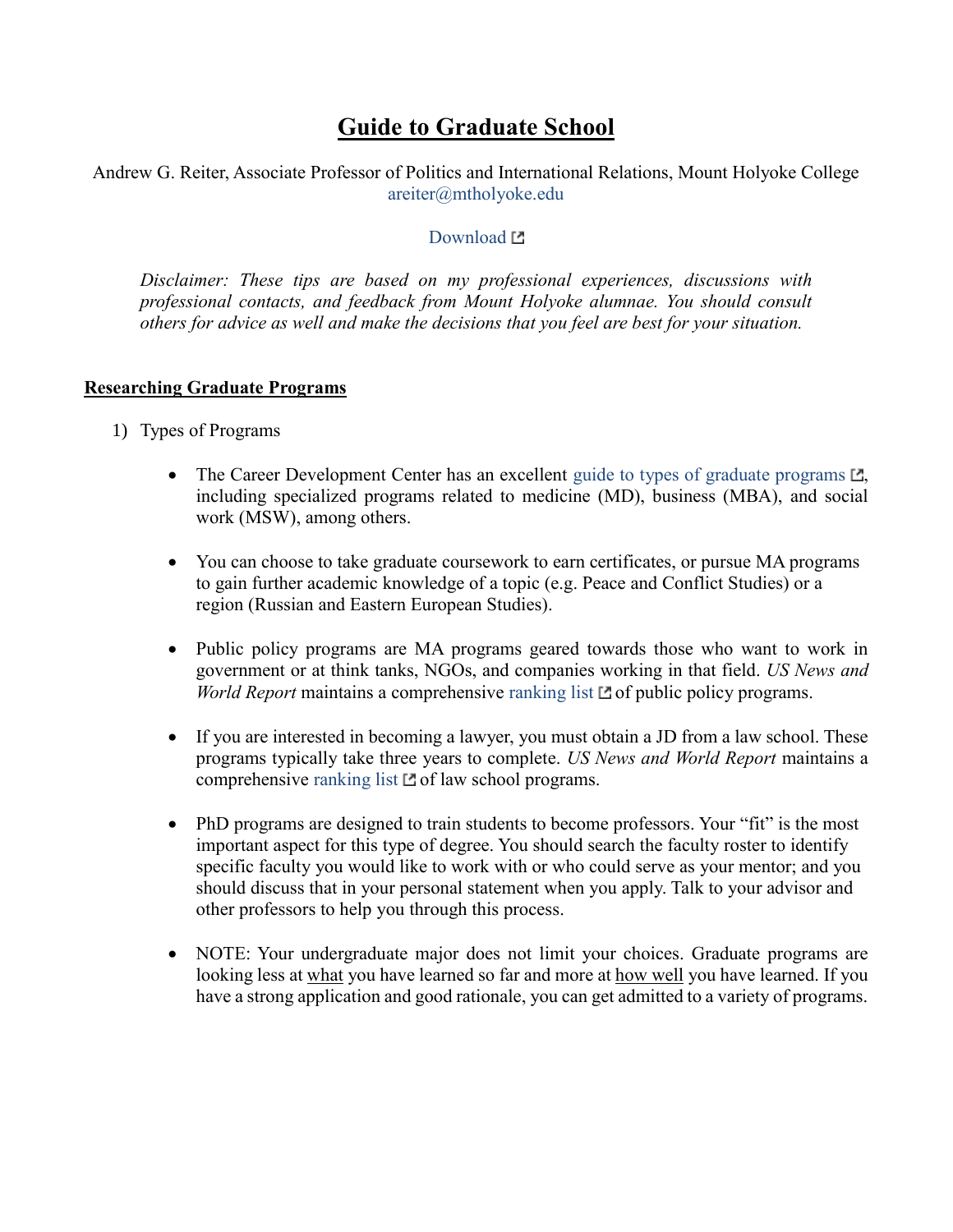- 2) Length
	- The time it takes to complete a certificate or degree depends on the specific program. Graduate certificates can be attained in as little as one year, MA programs typically take two years, law school is normally three years, and PhD programs generally take five to seven years to complete.
- 3) Cost
	- Some programs, particularly law school, can be expensive (the average student leaves law school with \$75,000 to \$100,000 in debt). Smaller MA programs may cost \$15,000- \$20,000 per year.
	- Just like undergrad, financial assistance in the form of student loans and scholarships is available, and there are sometimes opportunities to become a teaching assistant for a course, or a research assistant for a professor that help pay for tuition (especially for those enrolled in PhD programs). Consult the specific programs to which you are applying to find out more about costs and financial aid. This information can usually be found on the program's website.
	- Though they are competitive, there are many [national fellowships](https://www.mtholyoke.edu/fellowships/major-fellowships-list)  $\Box$  to attend graduate school. To find out more, [schedule an appointment](https://www.mtholyoke.edu/fellowships/make-appointment)  $E$  with Ryan Lewis, Mount Holyoke College's National Fellowship Advisor.
	- The Department of Politics awards [several fellowships](https://www.mtholyoke.edu/acad/politics/awards)  $\square$  to attend graduate and law school (up to \$10,000). Deadlines are in early March of each year. You can apply in the year before you are going to begin graduate school or in any year during your graduate studies.

### **Deciding to Apply**

- 1) Rationale
	- For some jobs, such as being a lawyer or a college professor, having a graduate degree is a requirement.
	- Most students attend graduate school for career development. Having a graduate degree can make you stand out and be more competitive in your search for jobs, and graduate degrees are often necessary for advancement to higher, leadership positions in the field.
	- For some career paths, graduate degrees will not help you much and will only set you back in time and money before you can begin doing what you want to do. So do your research into the type of work you want to be doing and talk to people currently in the field to ascertain the value of going to graduate school for your particular career goals.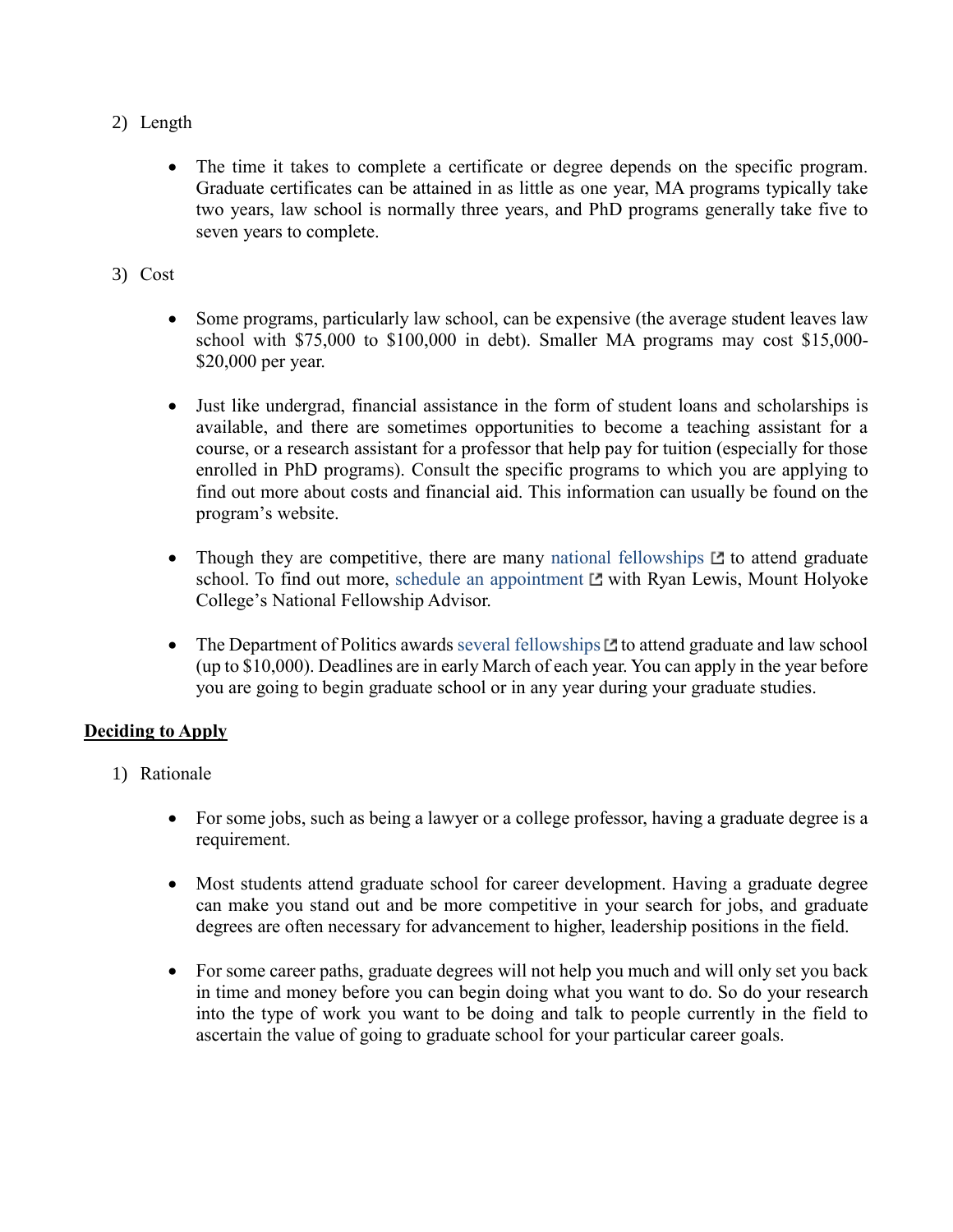- 2) Timing
	- Some students, who know exactly what they want to do and the necessary graduate degree to do so, attend graduate school immediately after undergrad.
	- More typically, students attend graduate school two to four years later, after having gained experience in the field and honed in on their career goals. Increasingly, many professional MA programs are leaning heavily toward students who have taken "gap years" and have work experience relevant to the field of study, and those applicants have an advantage in admissions and financial aid.
- 3) Selecting Programs
	- Talk to your advisor and other professors. They can give you a sense of what graduate school is like and whether it would be a good fit for you. They can also talk with you about why you want to go to graduate school and then advise you on what types of programs might help you reach those goals.
	- Talk to professionals in the field in which you want to work. They will be able to give you the best advice as to when to go to graduate school, what types of programs to attend, and may have recommendations for specific schools that have strong reputations in the field.
	- All programs will have specialties, offer different classes, and have faculty with specific expertise. For example, there will be some public policy programs that will be better for you depending on whether you want to work on development, peace and security, or health policy.
	- Law schools are, by their nature, regional. You should look for a school located in the area of the country in which you intend to practice.

## **Applying**

- 1) Deadlines
	- Deadlines vary considerably by program. Early decision deadlines for law schools can be in late October, PhD and competitive MA programs most often have deadlines in December and January, and other programs have deadlines in late winter or early spring. Research the deadlines for programs thoroughly and plan accordingly.
	- Applying for graduate school typically means spending the summer studying for and taking the GRE or LSAT, searching for programs that would be a good fit for you, and then spending the fall preparing the rest of your files and gathering letters of recommendation before submitting your applications.